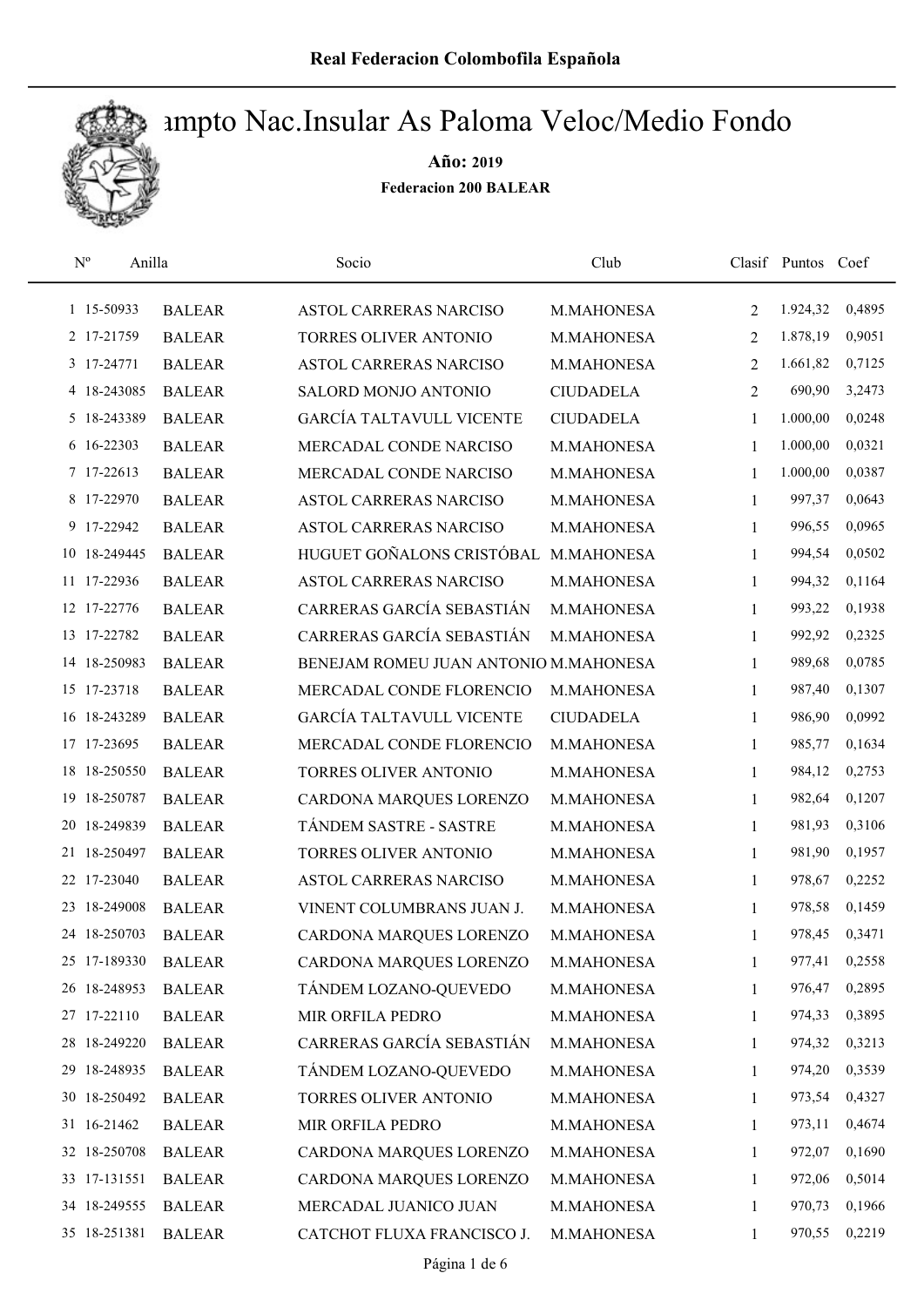

| $\mathbf{N}^{\mathrm{o}}$ | Anilla       |               | Socio                                 | Club              |              | Clasif Puntos Coef |        |
|---------------------------|--------------|---------------|---------------------------------------|-------------------|--------------|--------------------|--------|
|                           | 36 18-242468 | <b>BALEAR</b> | <b>CASTILLO CURSACH JAVIER</b>        | <b>CIUDADELA</b>  | $\mathbf{1}$ | 966,69             | 0,2593 |
|                           | 37 18-249297 | <b>BALEAR</b> | CARRERAS GARCÍA SEBASTIÁN             | M.MAHONESA        | 1            | 961,12             | 0,4177 |
|                           | 38 18-249427 | <b>BALEAR</b> | HUGUET GOÑALONS CRISTÓBAL             | M.MAHONESA        | $\mathbf{1}$ | 959,35             | 0,2760 |
|                           | 39 18-241839 | <b>BALEAR</b> | MASSANET CATALÁ JOSÉ                  | <b>CIUDADELA</b>  | $\mathbf{1}$ | 951,77             | 0,3153 |
|                           | 40 17-23844  | <b>BALEAR</b> | MERCADAL CONDE FLORENCIO              | M.MAHONESA        | $\mathbf{1}$ | 949,30             | 0,3189 |
|                           | 41 17-21687  | <b>BALEAR</b> | <b>TORRES OLIVER ANTONIO</b>          | M.MAHONESA        | $\mathbf{1}$ | 948,07             | 0,4565 |
|                           | 42 17-21886  | <b>BALEAR</b> | TÁNDEM LOZANO-QUEVEDO                 | M.MAHONESA        | $\mathbf{1}$ | 945,87             | 0,5433 |
|                           | 43 17-21878  | <b>BALEAR</b> | TÁNDEM LOZANO-QUEVEDO                 | M.MAHONESA        | $\mathbf{1}$ | 945,66             | 0,5821 |
|                           | 44 18-251691 | <b>BALEAR</b> | HUGUET GOÑALONS CRISTÓBAL M.MAHONESA  |                   | $\mathbf{1}$ | 945,34             | 0,6510 |
|                           | 45 18-242576 | <b>BALEAR</b> | <b>CAMPS COLL JUAN</b>                | <b>CIUDADELA</b>  | $\mathbf{1}$ | 944,79             | 0,3647 |
|                           | 46 18-250895 | <b>BALEAR</b> | BENEJAM ROMEU JUAN ANTONIO M.MAHONESA |                   | 1            | 943,81             | 0,5370 |
|                           | 47 18-249457 | <b>BALEAR</b> | HUGUET GOÑALONS CRISTÓBAL M.MAHONESA  |                   | $\mathbf{1}$ | 942,30             | 0,3764 |
|                           | 48 18-251822 | <b>BALEAR</b> | BORRÁS VILLALONGA PEDRO L             | M.MAHONESA        | 1            | 941,97             | 0,5120 |
|                           | 49 18-250052 | <b>BALEAR</b> | BORRÁS VILLALONGA PEDRO L             | M.MAHONESA        | 1            | 940,64             | 0,3864 |
|                           | 50 18-242085 | <b>BALEAR</b> | TORRES MARQUES SEBASTIÁN              | <b>CIUDADELA</b>  | $\mathbf{1}$ | 938,54             | 0,6026 |
|                           | 51 18-249589 | <b>BALEAR</b> | MERCADAL JUANICO JUAN                 | M.MAHONESA        | $\mathbf{1}$ | 935,71             | 0,6718 |
|                           | 52 18-249240 | <b>BALEAR</b> | CARRERAS GARCÍA SEBASTIÁN             | M.MAHONESA        | $\mathbf{1}$ | 935,11             | 0,5783 |
|                           | 53 18-248945 | <b>BALEAR</b> | TÁNDEM LOZANO-QUEVEDO                 | M.MAHONESA        | $\mathbf{1}$ | 932,31             | 0,6113 |
|                           | 54 18-249323 | <b>BALEAR</b> | MERCADAL CONDE NARCISO                | M.MAHONESA        | $\mathbf{1}$ | 931,27             | 0,6417 |
|                           | 55 18-242053 | <b>BALEAR</b> | TORRES MARQUES SEBASTIÁN              | <b>CIUDADELA</b>  | 1            | 926,77             | 0,7444 |
|                           | 56 18-250046 | <b>BALEAR</b> | BORRÁS VILLALONGA PEDRO L             | M.MAHONESA        | $\mathbf{1}$ | 922,79             | 0,4347 |
|                           | 57 18-251644 | <b>BALEAR</b> | MERCADAL CONDE FLORENCIO              | M.MAHONESA        | $\mathbf{1}$ | 921,42             | 0,7096 |
|                           | 58 18-251097 | <b>BALEAR</b> | MERCADAL CONDE FLORENCIO              | M.MAHONESA        | 1            | 921,29             | 0,7490 |
|                           | 59 18-249869 | <b>BALEAR</b> | TÁNDEM SASTRE - SASTRE                | M.MAHONESA        | 1            | 918,12             | 0,7082 |
|                           | 60 18-248932 | <b>BALEAR</b> | TÁNDEM LOZANO-QUEVEDO                 | M.MAHONESA        | 1            | 918,08             | 0,4604 |
|                           | 61 18-249931 | <b>BALEAR</b> | TÁNDEM SASTRE - SASTRE                | M.MAHONESA        | 1            | 917,97             | 0,7404 |
|                           | 62 18-243070 | <b>BALEAR</b> | SALORD MONJO ANTONIO                  | <b>CIUDADELA</b>  | 1            | 914,89             | 0,8564 |
|                           | 63 17-22111  | <b>BALEAR</b> | MIR ORFILA PEDRO                      | <b>M.MAHONESA</b> | 1            | 913,39             | 0,7750 |
|                           | 64 18-242452 | <b>BALEAR</b> | <b>CASTILLO CURSACH JAVIER</b>        | <b>CIUDADELA</b>  | 1            | 910,51             | 0,5187 |
|                           | 65 17-22218  | <b>BALEAR</b> | MIR ORFILA PEDRO                      | <b>M.MAHONESA</b> | 1            | 910,26             | 0,8073 |
|                           | 66 17-15830  | <b>BALEAR</b> | MASSANET CATALÁ JOSÉ                  | <b>CIUDADELA</b>  | 1            | 904,32             | 0,9105 |
|                           | 67 17-15892  | <b>BALEAR</b> | MASSANET CATALÁ JOSÉ                  | <b>CIUDADELA</b>  | 1            | 902,61             | 0,9538 |
|                           | 68 18-249590 | <b>BALEAR</b> | MERCADAL JUANICO JUAN                 | M.MAHONESA        | 1            | 900,77             | 0,8518 |
|                           | 69 17-21812  | <b>BALEAR</b> | TÁNDEM LOZANO-QUEVEDO                 | M.MAHONESA        | 1            | 899,42             | 0,8925 |
|                           | 70 18-249302 | <b>BALEAR</b> | MERCADAL CONDE NARCISO                | M.MAHONESA        | $\mathbf{1}$ | 898,88             | 0,9289 |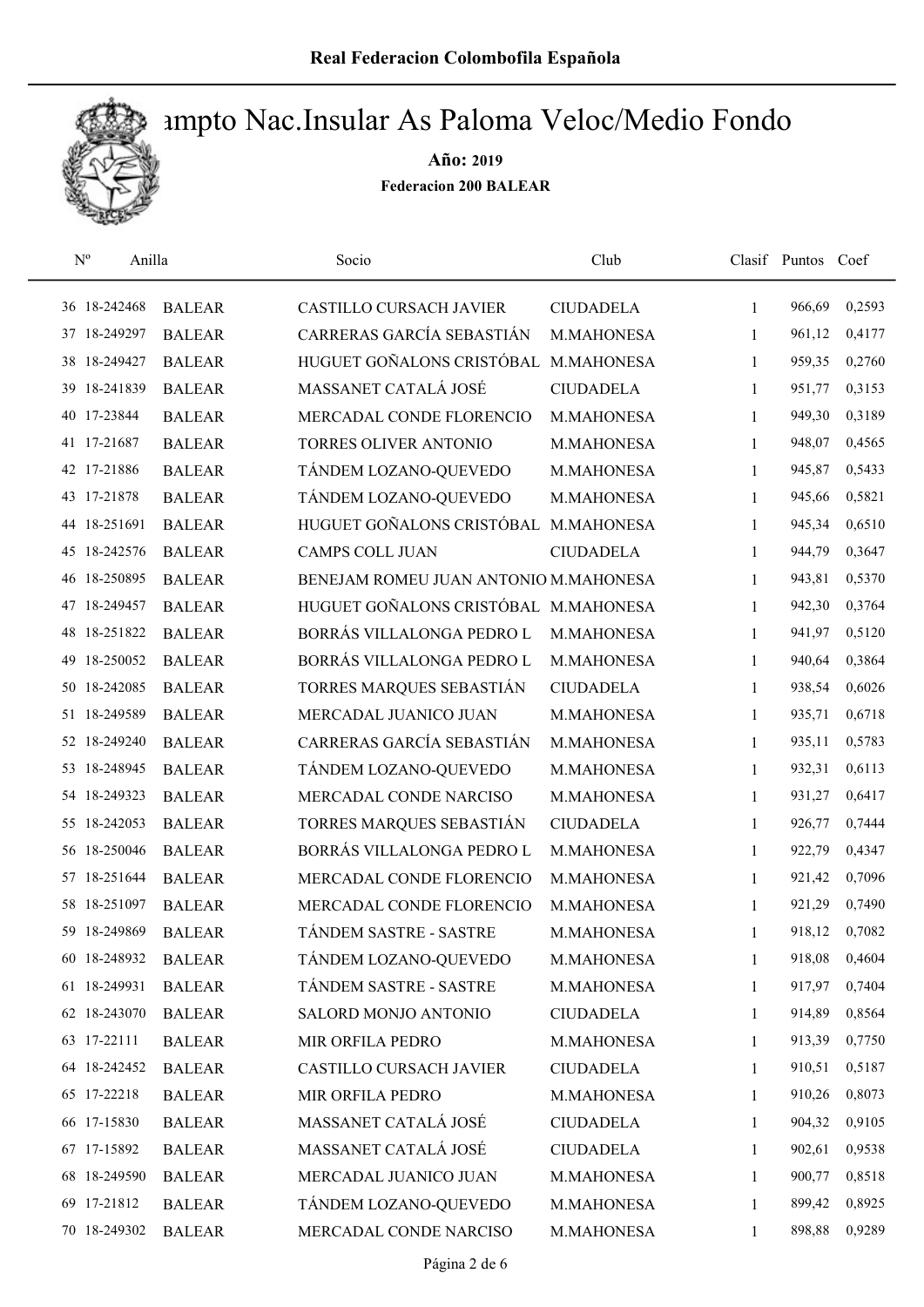

| $\mathbf{N}^{\text{o}}$<br>Anilla |               | Socio                           | Club             |              | Clasif Puntos Coef |        |
|-----------------------------------|---------------|---------------------------------|------------------|--------------|--------------------|--------|
| 71 18-249303                      | <b>BALEAR</b> | MERCADAL CONDE NARCISO          | M.MAHONESA       | $\mathbf{1}$ | 897,19             | 0,9676 |
| 72 18-249393                      | <b>BALEAR</b> | MERCADAL CONDE NARCISO          | M.MAHONESA       | 1            | 897,01             | 1,0063 |
| 73 18-242545                      | <b>BALEAR</b> | CAMPS COLL JUAN                 | <b>CIUDADELA</b> | 1            | 896,40             | 1,1564 |
| 74 16-30532                       | <b>BALEAR</b> | <b>CAMPS COLL JUAN</b>          | <b>CIUDADELA</b> | $\mathbf{1}$ | 895,41             | 1,1992 |
| 75 18-242044                      | <b>BALEAR</b> | TORRES MARQUES SEBASTIÁN        | <b>CIUDADELA</b> | 1            | 894,44             | 1,2400 |
| 76 18-249502                      | <b>BALEAR</b> | MERCADAL JUANICO JUAN           | M.MAHONESA       | $\mathbf{1}$ | 890,66             | 1,1855 |
| 77 18-249586                      | <b>BALEAR</b> | MERCADAL JUANICO JUAN           | M.MAHONESA       | $\mathbf{1}$ | 885,94             | 0,8845 |
| 78 17-22285                       | <b>BALEAR</b> | MIR ORFILA PEDRO                | M.MAHONESA       | $\mathbf{1}$ | 877,83             | 1,2074 |
| 79 17-22255                       | <b>BALEAR</b> | MIR ORFILA PEDRO                | M.MAHONESA       | 1            | 877,54             | 0,9042 |
| 80 17-22820                       | <b>BALEAR</b> | CARRERAS GARCÍA SEBASTIÁN       | M.MAHONESA       | 1            | 877,01             | 1,2402 |
| 81 18-249384                      | <b>BALEAR</b> | MERCADAL CONDE NARCISO          | M.MAHONESA       | 1            | 873,03             | 0,5323 |
| 82 18-243063                      | <b>BALEAR</b> | SALORD MONJO ANTONIO            | <b>CIUDADELA</b> | 1            | 870,51             | 1,0295 |
| 83 18-249492                      | <b>BALEAR</b> | HUGUET GOÑALONS CRISTÓBAL       | M.MAHONESA       | 1            | 869,56             | 1,3426 |
| 84 18-242115                      | <b>BALEAR</b> | MASCARÓ TORRES JOSÉ             | <b>CIUDADELA</b> | 1            | 868,22             | 1,0659 |
| 85 17-22654                       | <b>BALEAR</b> | MERCADAL CONDE NARCISO          | M.MAHONESA       | 1            | 865,45             | 0,9947 |
| 86 17-23730                       | <b>BALEAR</b> | MERCADAL CONDE FLORENCIO        | M.MAHONESA       | 1            | 864,43             | 1,3403 |
| 87 18-242045                      | <b>BALEAR</b> | TORRES MARQUES SEBASTIÁN        | <b>CIUDADELA</b> | 1            | 861,73             | 1,1344 |
| 88 18-243011                      | <b>BALEAR</b> | <b>GARCÍA TALTAVULL VICENTE</b> | <b>CIUDADELA</b> | $\mathbf{1}$ | 858,64             | 1,0934 |
| 89 17-24473                       | <b>BALEAR</b> | CARDONA MARQUES LORENZO         | M.MAHONESA       | $\mathbf{1}$ | 856,11             | 1,3499 |
| 90 18-242006                      | <b>BALEAR</b> | TORRES MARQUES SEBASTIÁN        | <b>CIUDADELA</b> | 1            | 848,72             | 1,5393 |
| 91 18-249496                      | <b>BALEAR</b> | HUGUET GOÑALONS CRISTÓBAL       | M.MAHONESA       | $\mathbf{1}$ | 848,14             | 1,5053 |
| 92 18-242710                      | <b>BALEAR</b> | VIVO MARQUES FRANCISCO          | <b>CIUDADELA</b> | 1            | 845,56             | 1,6338 |
| 93 18-250671                      | <b>BALEAR</b> | CARDONA MARQUES LORENZO         | M.MAHONESA       | 1            | 836,38             | 1,0871 |
| 94 18-242903                      | <b>BALEAR</b> | FUQUET SALORD BARTOLOMÉ         | <b>CIUDADELA</b> | 1            | 836,31             | 1,2343 |
| 95 17-15828                       | <b>BALEAR</b> | MASSANET CATALÁ JOSÉ            | <b>CIUDADELA</b> | 1            | 832,33             | 1,6909 |
| 96 17-21971                       | <b>BALEAR</b> | HUGUET GOÑALONS CRISTÓBAL       | M.MAHONESA       | 1            | 827,49             | 1,2143 |
| 97 18-249316                      | <b>BALEAR</b> | MERCADAL CONDE NARCISO          | M.MAHONESA       | 1            | 813,01             | 1,1872 |
| 98 17-22566                       | <b>BALEAR</b> | CATCHOT FLUXA FRANCISCO J.      | M.MAHONESA       | 1            | 804,56             | 1,2500 |
| 99 18-267045                      | <b>BALEAR</b> | CARDONA MARQUES LORENZO         | M.MAHONESA       | 1            | 803,78             | 1,5427 |
| 100 18-242693                     | <b>BALEAR</b> | VIVO MARQUES FRANCISCO          | <b>CIUDADELA</b> | 1            | 798,82             | 1,3902 |
| 101 18-250728                     | <b>BALEAR</b> | CARDONA MARQUES LORENZO         | M.MAHONESA       | 1            | 794,94             | 1,2790 |
| 102 18-249498                     | <b>BALEAR</b> | HUGUET GOÑALONS CRISTÓBAL       | M.MAHONESA       | 1            | 767,48             | 1,6681 |
| 103 18-242729                     | <b>BALEAR</b> | VIVO MARQUES FRANCISCO          | <b>CIUDADELA</b> | 1            | 763,86             | 1,4615 |
| 104 18-242539                     | <b>BALEAR</b> | CAMPS COLL JUAN                 | <b>CIUDADELA</b> | 1            | 741,46             | 1,4913 |
| 105 18-249058                     | <b>BALEAR</b> | VINENT COLUMBRANS JUAN J.       | M.MAHONESA       | 1            | 737,91             | 1,6365 |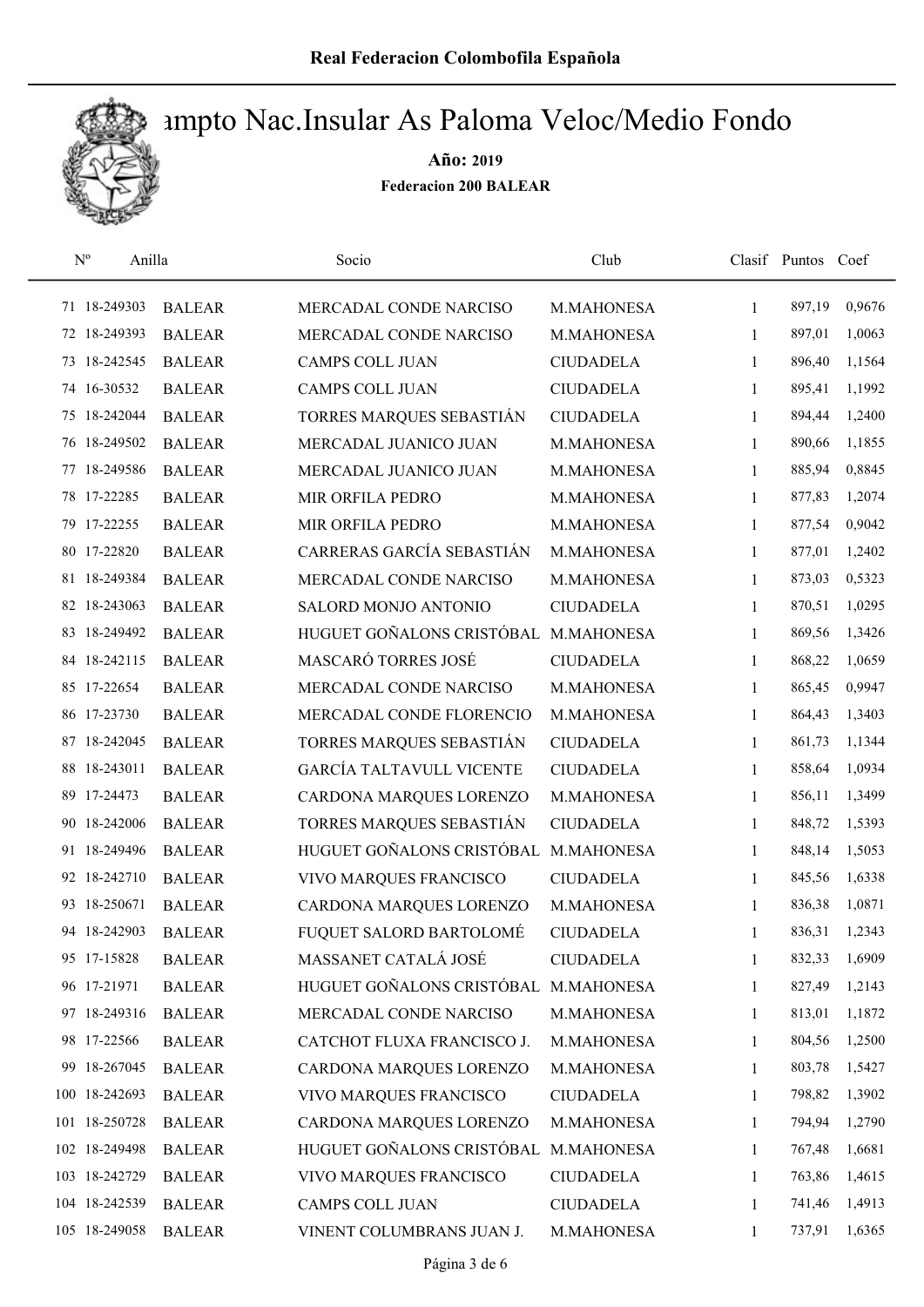

| $\mathbf{N}^{\mathrm{o}}$ | Anilla        | Socio                                 | Club             |              | Clasif Puntos Coef |        |
|---------------------------|---------------|---------------------------------------|------------------|--------------|--------------------|--------|
| 106 18-249883             | <b>BALEAR</b> | TÁNDEM SASTRE - SASTRE                | M.MAHONESA       | $\mathbf{1}$ | 735,97             | 1,3843 |
| 107 17-15872              | <b>BALEAR</b> | MASSANET CATALÁ JOSÉ                  | <b>CIUDADELA</b> | 1            | 735,25             | 1,8643 |
| 108 18-249928             | <b>BALEAR</b> | TÁNDEM SASTRE - SASTRE                | M.MAHONESA       | 1            | 715,12             | 1,7085 |
| 109 18-242736             | <b>BALEAR</b> | VIVO MARQUES FRANCISCO                | <b>CIUDADELA</b> | 1            | 703,13             | 1,5684 |
| 110 18-242012             | <b>BALEAR</b> | TORRES MARQUES SEBASTIÁN              | <b>CIUDADELA</b> | 1            | 703,07             | 1,9241 |
| 111 17-22185              | <b>BALEAR</b> | MIR ORFILA PEDRO                      | M.MAHONESA       | $\mathbf{1}$ | 699,96             | 1,7917 |
| 112 18-242756             | <b>BALEAR</b> | VIVO MARQUES FRANCISCO                | <b>CIUDADELA</b> | $\mathbf{1}$ | 699,93             | 1,6041 |
| 113 18-250832             | <b>BALEAR</b> | BENEJAM ROMEU JUAN ANTONIO M.MAHONESA |                  | $\mathbf{1}$ | 699,09             | 1,6468 |
| 114 18-250889             | <b>BALEAR</b> | BENEJAM ROMEU JUAN ANTONIO M.MAHONESA |                  | $\mathbf{1}$ | 672,95             | 2,0296 |
| 115 18-249381             | <b>BALEAR</b> | MERCADAL CONDE NARCISO                | M.MAHONESA       | $\mathbf{1}$ | 659,72             | 0,5807 |
| 116 18-242868             | <b>BALEAR</b> | FUQUET SALORD BARTOLOMÉ               | <b>CIUDADELA</b> | 1            | 658,13             | 1,6574 |
| 117 18-248961             | <b>BALEAR</b> | TÁNDEM LOZANO-QUEVEDO                 | M.MAHONESA       | 1            | 652,90             | 0,6058 |
| 118 18-250916             | <b>BALEAR</b> | BENEJAM ROMEU JUAN ANTONIO M.MAHONESA |                  | $\mathbf{1}$ | 652,54             | 1,7184 |
| 119 18-251143             | <b>BALEAR</b> | MERCADAL CONDE FLORENCIO              | M.MAHONESA       | 1            | 640,45             | 1,6014 |
| 120 17-21784              | <b>BALEAR</b> | TORRES OLIVER ANTONIO                 | M.MAHONESA       | 1            | 639,01             | 0,6362 |
| 121 18-243326             | <b>BALEAR</b> | <b>GARCÍA TALTAVULL VICENTE</b>       | <b>CIUDADELA</b> | 1            | 634,84             | 0,6697 |
| 122 17-22160              | <b>BALEAR</b> | MIR ORFILA PEDRO                      | M.MAHONESA       | $\mathbf{1}$ | 629,06             | 1,6146 |
| 123 18-242528             | <b>BALEAR</b> | <b>CAMPS COLL JUAN</b>                | <b>CIUDADELA</b> | $\mathbf{1}$ | 622,49             | 1,8109 |
| 124 18-251673             | <b>BALEAR</b> | MERCADAL JUANICO JUAN                 | M.MAHONESA       | $\mathbf{1}$ | 622,30             | 0,6882 |
| 125 18-265256             | <b>BALEAR</b> | <b>GARCÍA TALTAVULL VICENTE</b>       | <b>CIUDADELA</b> | $\mathbf{1}$ | 619,10             | 1,7229 |
| 126 17-15893              | <b>BALEAR</b> | MASSANET CATALÁ JOSÉ                  | <b>CIUDADELA</b> | 1            | 616,63             | 1,9051 |
| 127 15-50961              | <b>BALEAR</b> | ASTOL CARRERAS NARCISO                | M.MAHONESA       | 1            | 595,21             | 0,7027 |
| 128 14-32659              | <b>BALEAR</b> | <b>ASTOL CARRERAS NARCISO</b>         | M.MAHONESA       | 1            | 595,19             | 0,7269 |
| 129 17-21837              | <b>BALEAR</b> | TÁNDEM LOZANO-QUEVEDO                 | M.MAHONESA       | 1            | 594,84             | 0,7512 |
| 130 18-248976             | <b>BALEAR</b> | TÁNDEM LOZANO-QUEVEDO                 | M.MAHONESA       | $\mathbf{1}$ | 588,20             | 0,7754 |
| 131 18-241807             | <b>BALEAR</b> | MASSANET CATALÁ JOSÉ                  | <b>CIUDADELA</b> | $\mathbf{1}$ | 576,76             | 0,8670 |
| 132 17-21984              | <b>BALEAR</b> | HUGUET GOÑALONS CRISTÓBAL M.MAHONESA  |                  | 1            | 575,89             | 1,8214 |
| 133 18-250812             | <b>BALEAR</b> | BENEJAM ROMEU JUAN ANTONIO M.MAHONESA |                  | 1            | 555,42             | 2,0728 |
| 134 18-251669             | <b>BALEAR</b> | MERCADAL JUANICO JUAN                 | M.MAHONESA       | 1            | 551,62             | 0,8357 |
| 135 18-243292             | <b>BALEAR</b> | <b>GARCÍA TALTAVULL VICENTE</b>       | <b>CIUDADELA</b> | 1            | 528,69             | 1,8223 |
| 136 18-241812             | <b>BALEAR</b> | MASSANET CATALÁ JOSÉ                  | <b>CIUDADELA</b> | $\mathbf{1}$ | 527,18             | 2,0129 |
| 137 18-241886             | <b>BALEAR</b> | MASSANET CATALÁ JOSÉ                  | <b>CIUDADELA</b> | 1            | 500,33             | 0,9195 |
| 138 18-242909             | <b>BALEAR</b> | FUQUET SALORD BARTOLOMÉ               | <b>CIUDADELA</b> | 1            | 494,21             | 2,0842 |
| 139 18-249530             | <b>BALEAR</b> | MERCADAL JUANICO JUAN                 | M.MAHONESA       | 1            | 469,03             | 0,8849 |
| 140 18-242549             | <b>BALEAR</b> | CAMPS COLL JUAN                       | <b>CIUDADELA</b> | $\mathbf{1}$ | 465,41             | 0,9638 |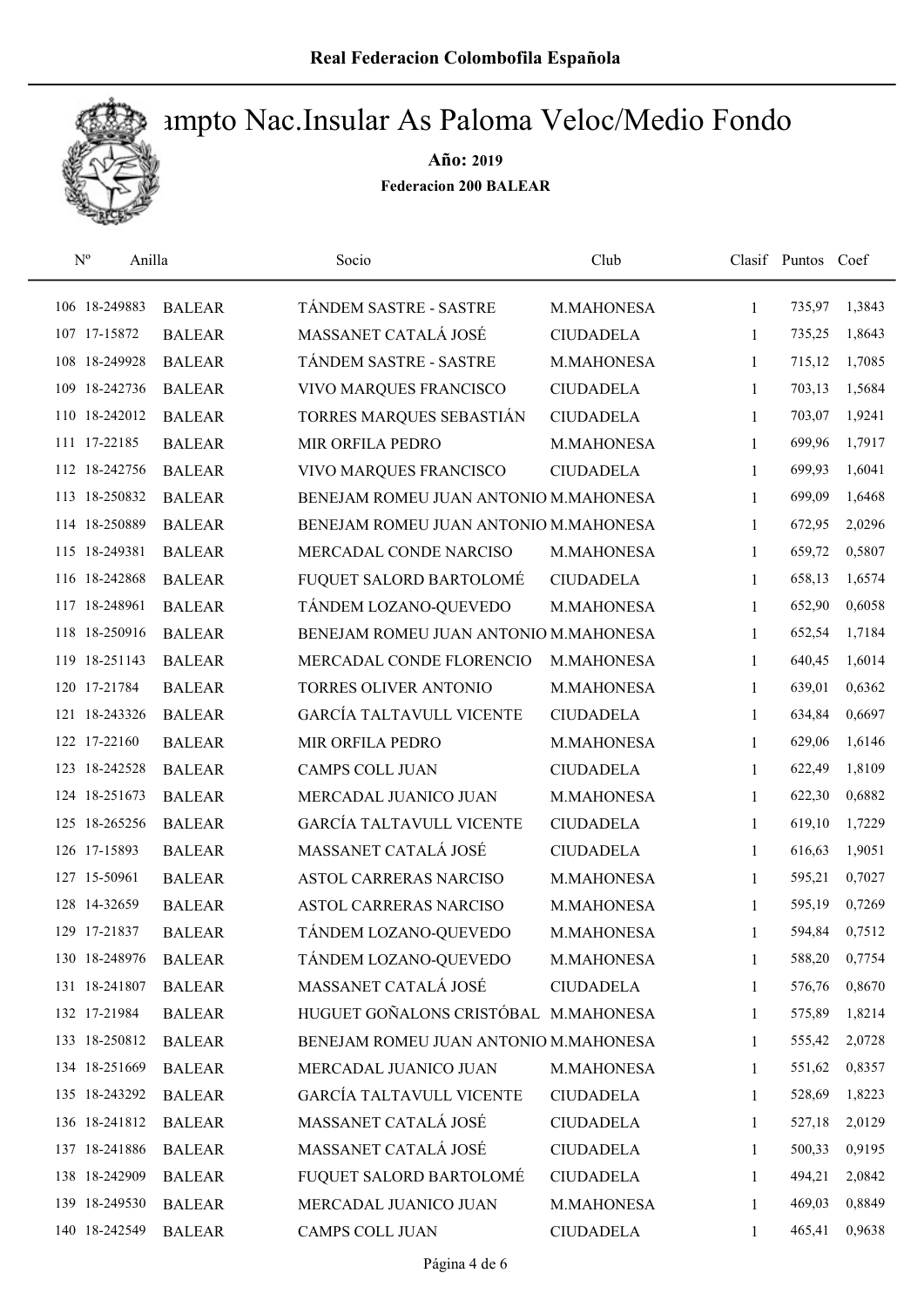

| $\mathbf{N}^{\text{o}}$ | Anilla        | Socio                                 | Club             |              | Clasif Puntos Coef |        |
|-------------------------|---------------|---------------------------------------|------------------|--------------|--------------------|--------|
| 141 18-251055           | <b>BALEAR</b> | MERCADAL CONDE FLORENCIO              | M.MAHONESA       | 1            | 455,77             | 0,9321 |
| 142 18-249150           | <b>BALEAR</b> | VINENT COLUMBRANS JUAN J.             | M.MAHONESA       | 1            | 445,98             | 0,9483 |
| 143 18-250897           | <b>BALEAR</b> | BENEJAM ROMEU JUAN ANTONIO M.MAHONESA |                  | $\mathbf{1}$ | 441,74             | 2,1591 |
| 144 18-242554           | <b>BALEAR</b> | <b>CAMPS COLL JUAN</b>                | <b>CIUDADELA</b> | 1            | 438,60             | 2,1843 |
| 145 18-242479           | <b>BALEAR</b> | <b>CASTILLO CURSACH JAVIER</b>        | <b>CIUDADELA</b> | 1            | 433,89             | 1,0374 |
| 146 18-250003           | <b>BALEAR</b> | BORRÁS VILLALONGA PEDRO L             | M.MAHONESA       | 1            | 422,62             | 0,9902 |
| 147 18-242541           | <b>BALEAR</b> | <b>CAMPS COLL JUAN</b>                | <b>CIUDADELA</b> | $\mathbf{1}$ | 409,36             | 2,2271 |
| 148 18-250029           | <b>BALEAR</b> | BORRÁS VILLALONGA PEDRO L             | M.MAHONESA       | $\mathbf{1}$ | 399,71             | 1,8562 |
| 149 17-24432            | <b>BALEAR</b> | CATCHOT FLUXA FRANCISCO J.            | M.MAHONESA       | 1            | 386,85             | 1,0354 |
| 150 18-250924           | <b>BALEAR</b> | BENEJAM ROMEU JUAN ANTONIO M.MAHONESA |                  | 1            | 383,33             | 2,2887 |
| 151 17-21844            | <b>BALEAR</b> | TÁNDEM LOZANO-QUEVEDO                 | M.MAHONESA       | 1            | 378,67             | 1,8981 |
| 152 18-248941           | <b>BALEAR</b> | TÁNDEM LOZANO-QUEVEDO                 | M.MAHONESA       | $\mathbf{1}$ | 352,71             | 1,9303 |
| 153 18-242141           | <b>BALEAR</b> | MASCARÓ TORRES JOSÉ                   | <b>CIUDADELA</b> | 1            | 329,02             | 2,3142 |
| 154 18-242723           | <b>BALEAR</b> | VIVO MARQUES FRANCISCO                | <b>CIUDADELA</b> | 1            | 325,45             | 1,1219 |
| 155 18-251839           | <b>BALEAR</b> | BORRÁS VILLALONGA PEDRO L             | M.MAHONESA       | $\mathbf{1}$ | 322,97             | 1,0626 |
| 156 16-30699            | <b>BALEAR</b> | MASSANET CATALÁ JOSÉ                  | <b>CIUDADELA</b> | 1            | 320,10             | 1,1822 |
| 157 17-22981            | <b>BALEAR</b> | ASTOL CARRERAS NARCISO                | M.MAHONESA       | 1            | 303,48             | 1,9624 |
| 158 17-15831            | <b>BALEAR</b> | MASSANET CATALÁ JOSÉ                  | <b>CIUDADELA</b> | $\mathbf{1}$ | 292,23             | 1,2085 |
| 159 18-242594           | <b>BALEAR</b> | <b>CAMPS COLL JUAN</b>                | <b>CIUDADELA</b> | 1            | 272,26             | 2,2015 |
| 160 17-22520            | <b>BALEAR</b> | CATCHOT FLUXA FRANCISCO J.            | M.MAHONESA       | $\mathbf{1}$ | 270,09             | 2,0724 |
| 161 18-249075           | <b>BALEAR</b> | VINENT COLUMBRANS JUAN J.             | M.MAHONESA       | $\mathbf{1}$ | 268,41             | 2,1430 |
| 162 18-250044           | <b>BALEAR</b> | BORRÁS VILLALONGA PEDRO L             | M.MAHONESA       | 1            | 266,12             | 2,0482 |
| 163 18-243390           | <b>BALEAR</b> | <b>GARCÍA TALTAVULL VICENTE</b>       | <b>CIUDADELA</b> | 1            | 262,43             | 1,1906 |
| 164 17-15878            | <b>BALEAR</b> | MASSANET CATALÁ JOSÉ                  | <b>CIUDADELA</b> | 1            | 260,21             | 2,4279 |
| 165 18-250027           | <b>BALEAR</b> | BORRÁS VILLALONGA PEDRO L             | M.MAHONESA       | 1            | 254,70             | 2,0802 |
| 166 18-249930           | <b>BALEAR</b> | TÁNDEM SASTRE - SASTRE                | M.MAHONESA       | 1            | 245,96             | 2,2133 |
| 167 18-249208           | <b>BALEAR</b> | CARRERAS GARCÍA SEBASTIÁN             | M.MAHONESA       | 1            | 230,82             | 2,1206 |
| 168 18-249469           | <b>BALEAR</b> | HUGUET GOÑALONS CRISTÓBAL M.MAHONESA  |                  | 1            | 228,95             | 1,2295 |
| 169 18-242842           | <b>BALEAR</b> | FUQUET SALORD BARTOLOMÉ               | <b>CIUDADELA</b> | 1            | 227,75             | 2,4671 |
| 170 18-241849           | <b>BALEAR</b> | MASSANET CATALÁ JOSÉ                  | <b>CIUDADELA</b> | 1            | 225,14             | 2,4083 |
| 171 18-242010           | <b>BALEAR</b> | TORRES MARQUES SEBASTIÁN              | <b>CIUDADELA</b> | 1            | 217,13             | 2,5227 |
| 172 18-251371           | <b>BALEAR</b> | CATCHOT FLUXA FRANCISCO J.            | M.MAHONESA       | 1            | 204,35             | 1,2326 |
| 173 17-22601            | <b>BALEAR</b> | MERCADAL CONDE NARCISO                | M.MAHONESA       | 1            | 184,50             | 2,3222 |
| 174 18-242668           | <b>BALEAR</b> | VIVO MARQUES FRANCISCO                | <b>CIUDADELA</b> | 1            | 175,16             | 2,6228 |
| 175 18-243164           | <b>BALEAR</b> | SALORD MONJO ANTONIO                  | <b>CIUDADELA</b> | 1            | 166,97             | 2,6548 |